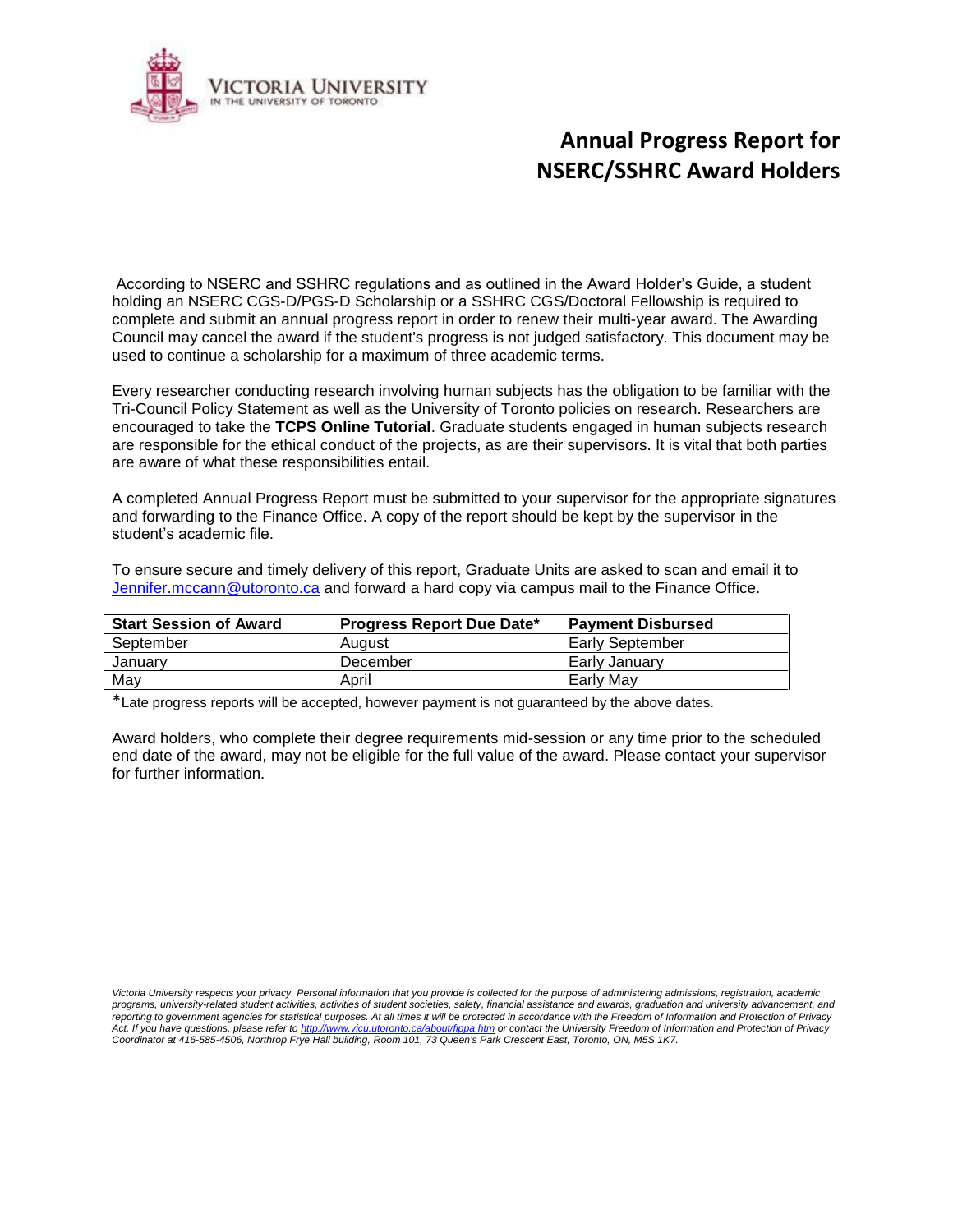

# **Annual Progress Report for NSERC/SSHRC Award Holders**

### **SECTION A: Thesis & Award Information (to be completed by the award holder)**

| Name: (last name /first name)                                                                                        |                | Student Number:                                                  |                                                            |  |  |
|----------------------------------------------------------------------------------------------------------------------|----------------|------------------------------------------------------------------|------------------------------------------------------------|--|--|
| Email Address:                                                                                                       | Graduate Unit: |                                                                  | Date of Registration in Current Program:                   |  |  |
| Thesis Topic:                                                                                                        |                |                                                                  |                                                            |  |  |
| Supervisor/Co-Supervisors: (last name /first name)                                                                   |                |                                                                  | Other Members of Thesis Committee: (last name /first name) |  |  |
|                                                                                                                      |                |                                                                  |                                                            |  |  |
| Which award do you hold?<br>$NSERC$ $\Box$<br><b>SSHRC</b>                                                           |                | What is the length of your award?                                |                                                            |  |  |
| Which type of award do you hold?<br>Vanier <b>D</b> CGS-D <b>D</b><br>Doctoral Fellowship (SSHRC) □<br>PGS-D (NSERC) |                |                                                                  |                                                            |  |  |
| Start date of Award                                                                                                  |                | End date of Award:                                               |                                                            |  |  |
| Month Year Year<br>(as per the notice of award from NSERC/SSHRC)                                                     |                | Month Year Year<br>(as per the notice of award from NSERC/SSHRC) |                                                            |  |  |
| Have you had to interrupt your award at any time due to an approved leave of absence? $\square$ No $\square$ Yes     |                |                                                                  |                                                            |  |  |
| If Yes please provide dates of leave: from: ________________to: ____________total months:                            |                |                                                                  |                                                            |  |  |

### **SECTION B: Overall Progress (to be completed by the award holder)**

| Over the past twelve months, what progress have you made towards completing the requirements for your degree? |   |            |              |           |
|---------------------------------------------------------------------------------------------------------------|---|------------|--------------|-----------|
|                                                                                                               |   |            |              |           |
|                                                                                                               |   |            |              |           |
|                                                                                                               |   |            |              |           |
|                                                                                                               |   |            |              |           |
|                                                                                                               |   |            |              |           |
|                                                                                                               |   |            |              |           |
|                                                                                                               |   |            |              |           |
|                                                                                                               |   |            |              |           |
|                                                                                                               |   |            |              |           |
|                                                                                                               |   |            |              |           |
| Have you completed all program requirements for the degree other than the thesis?                             |   |            |              |           |
|                                                                                                               |   |            |              |           |
| <b>Course Requirements</b>                                                                                    |   | <b>Yes</b> | П            | No        |
|                                                                                                               |   |            |              |           |
|                                                                                                               |   |            |              |           |
| Departmental examinations                                                                                     | H | Yes        | $\mathbf{I}$ | <b>No</b> |
|                                                                                                               |   |            |              |           |
|                                                                                                               |   |            |              |           |
| Language requirements (if applicable)                                                                         |   | Yes        | $\perp$      | No.       |
|                                                                                                               |   |            |              |           |
|                                                                                                               |   |            |              |           |
| If No to any, what are your plans for satisfying any outstanding requirements?                                |   |            |              |           |
|                                                                                                               |   |            |              |           |
|                                                                                                               |   |            |              |           |
|                                                                                                               |   |            |              |           |
|                                                                                                               |   |            |              |           |
|                                                                                                               |   |            |              |           |
|                                                                                                               |   |            |              |           |
|                                                                                                               |   |            |              |           |
|                                                                                                               |   |            |              |           |
|                                                                                                               |   |            |              |           |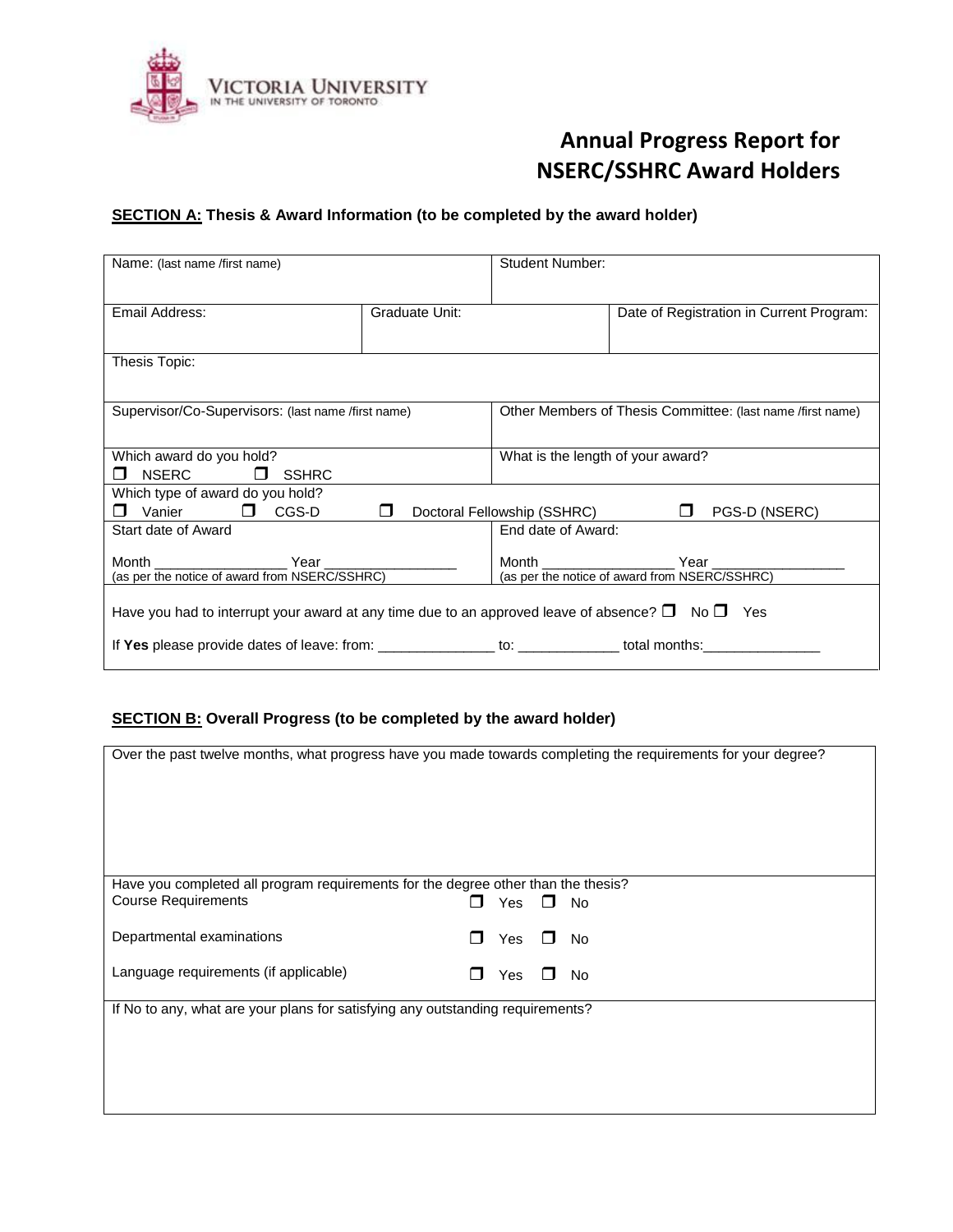

 $\sqrt{ }$ 

# **Annual Progress Report for NSERC/SSHRC Award Holders**

| What progress have you made in terms of professional development in your program (e.g. teaching, conference<br>presentations, publications)?                                     |  |  |  |  |
|----------------------------------------------------------------------------------------------------------------------------------------------------------------------------------|--|--|--|--|
|                                                                                                                                                                                  |  |  |  |  |
| Estimate the amount of work that remains to be done and your schedule for completion. Please specify deadlines for<br>completion including specific objectives for next year.    |  |  |  |  |
|                                                                                                                                                                                  |  |  |  |  |
|                                                                                                                                                                                  |  |  |  |  |
| <b>Student's Signature:</b><br>Date:<br>Cubmit your completed Drogress Danast directly to your Craduate Administrator on ar before the required deadline. The Craduate Unit will |  |  |  |  |

*Submit your completed Progress Report directly to your Graduate Administrator on or before the required deadline. The Graduate Unit will complete Section D and forward an electronic copy of your final report the Graduate Awards Office (GAO) at SGS on your behalf. Please do not submit paper copies directly to the GAO.*

#### **SECTION C: Student's Progress (to be completed by the award holder's Supervisor)**

| How often do you meet with this student?                                     |                |              |                      |       |
|------------------------------------------------------------------------------|----------------|--------------|----------------------|-------|
| $\Box$<br>Weekly<br>□                                                        | Monthly<br>□   | Bimonthly    | Rarely               |       |
| What is your assessment of the student's progress thus far?                  |                |              |                      |       |
| Excellent<br>□<br>П.                                                         | Good<br>$\Box$ | Satisfactory | Inadequate<br>$\Box$ |       |
| Is the student's account of his/her progress during this past year accurate? |                |              |                      |       |
| Yes<br>П                                                                     |                |              |                      |       |
| No<br>П                                                                      |                |              |                      |       |
|                                                                              |                |              |                      |       |
| Are his/her plans for completion realistic?<br>⊓<br>Yes                      |                |              |                      |       |
| ⊓<br>No                                                                      |                |              |                      |       |
| Additional comments on the student's progress.                               |                |              |                      |       |
|                                                                              |                |              |                      |       |
|                                                                              |                |              |                      |       |
|                                                                              |                |              |                      |       |
|                                                                              |                |              |                      |       |
|                                                                              |                |              |                      |       |
|                                                                              |                |              |                      |       |
|                                                                              |                |              |                      |       |
|                                                                              |                |              |                      |       |
| <b>Supervisor's Name:</b>                                                    | Signature:     |              |                      | Date: |